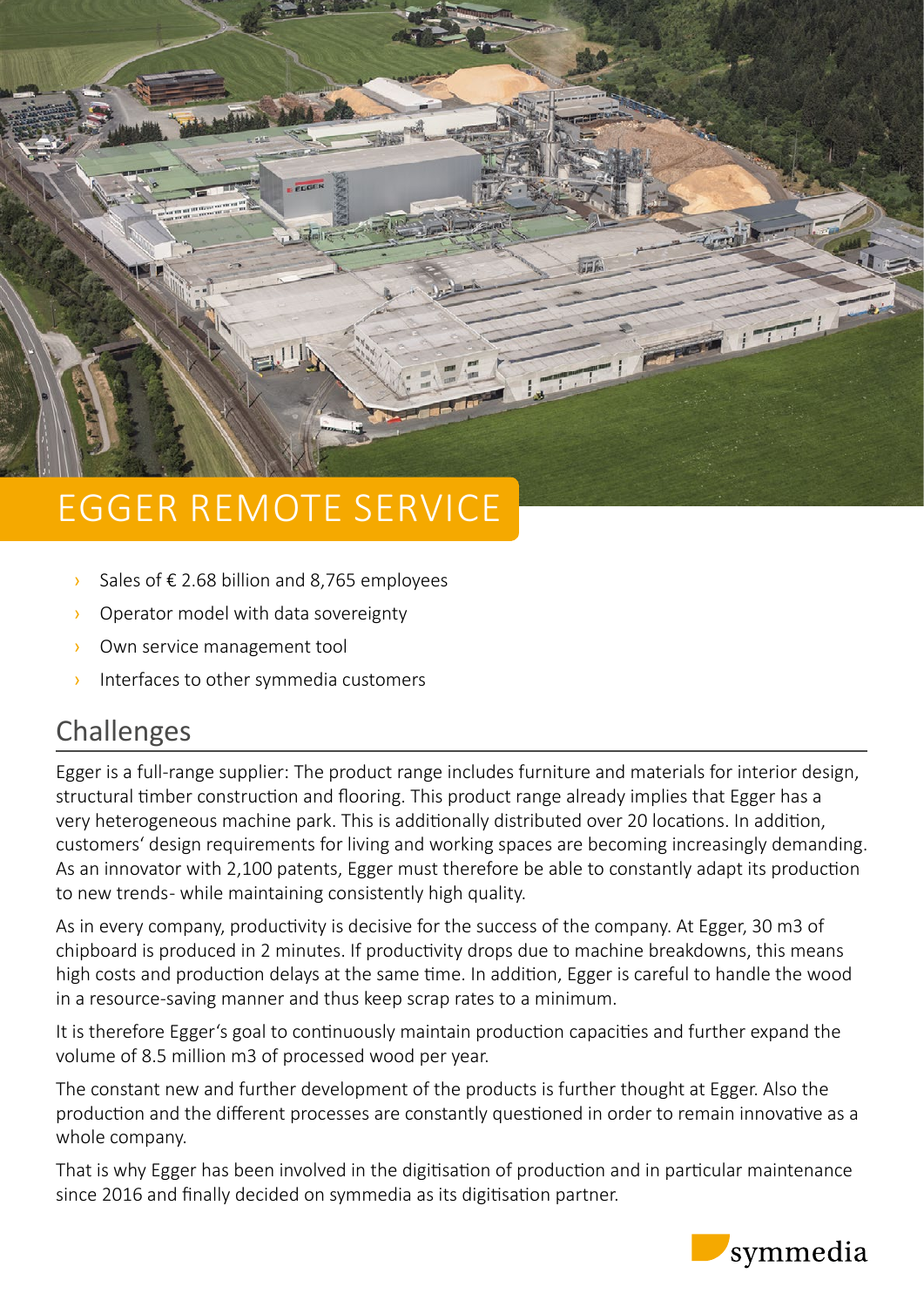

### Project

At the beginning of 2016, Egger began to take a closer look at the internal processes and brought symmedia on board as a partner with the aim of organizing and ultimately digitizing the maintenance and servicing workflows for internal departments and external suppliers across the group and locations.

Workflows were analysed in detail and great potential for optimisation was identified, particularly in the area of plant service for internal and external use. With symmedia SP/1, these potentials were to be leveraged.

In addition, the security of the networks and the internal IT was decisive in the selection of a service system. Egger was to retain control over the data and administration of the system and also know exactly who has remote access to which systems and when.